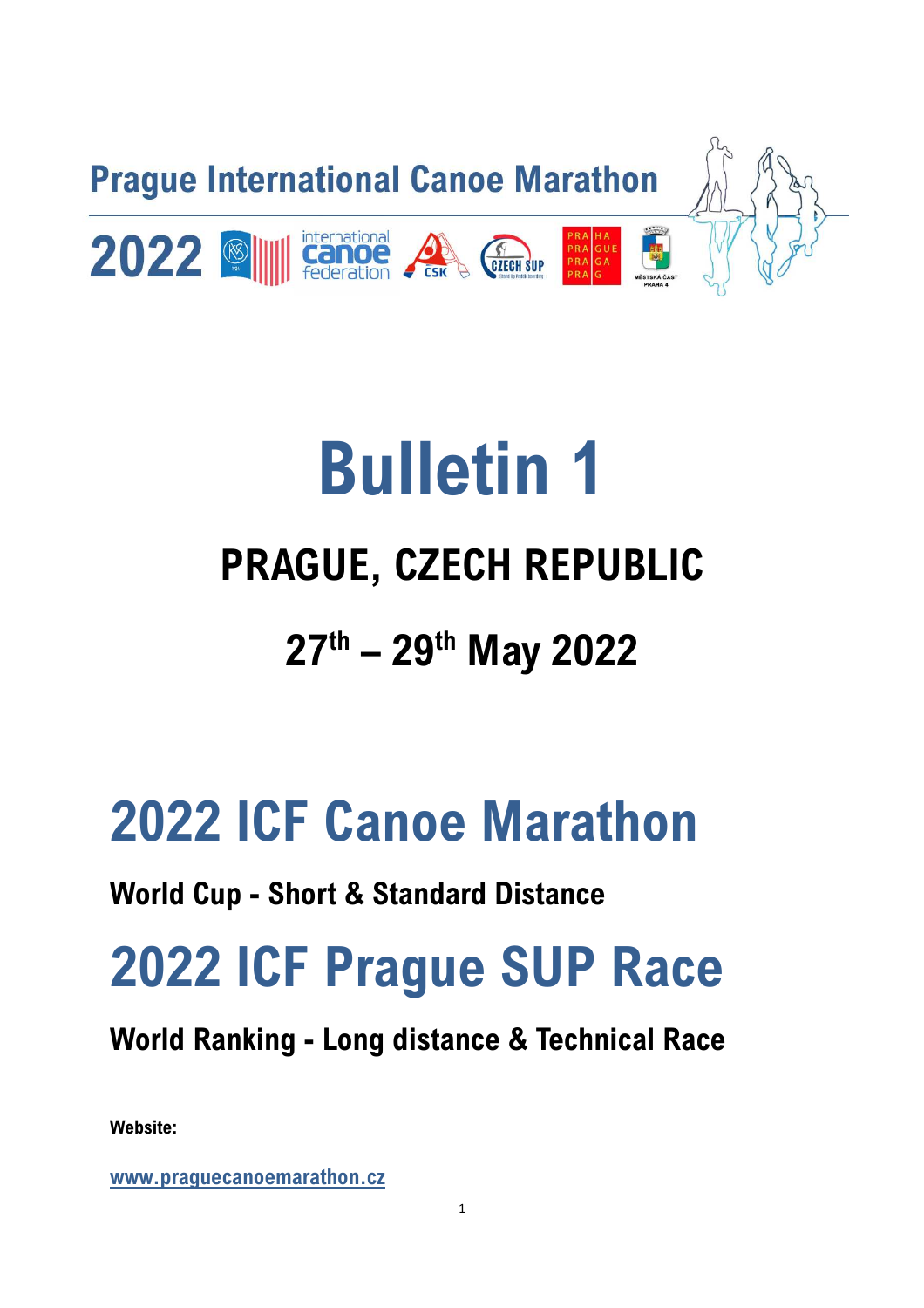#### **Table of contents**

#### **I. OFFICIAL INVITATION**

#### **II. GENERAL INFORMATION**

- 1. City Introduction
- 2. Surroundings
- 3. Weather
- 4. How to get to Prague (Host City)

#### **III. ORGANIZING TEAM**

#### **IV. COMPETITION INFORMATION**

- 1. Provisional Dates & Program
- 2. Venue & Course
- 3. Rules

#### **V. DEADLINES, ENTRIES & REGISTRATION**

- **VI. PARTICPATION FEE**
- **VII. ACCOMMODATION**

#### **VIII. LOGISTICS**

- 1. Terms of Payment &Cancellation Terms
- 2. Catering
- 3. Transport Services

#### **IX. OTHER INFORMATION**

- 1. Visa Information
- 2. Insurance & Medical Care
- 3. Boat Rental &Containers
- 4. Anti-doping Control
- 5. Contact Information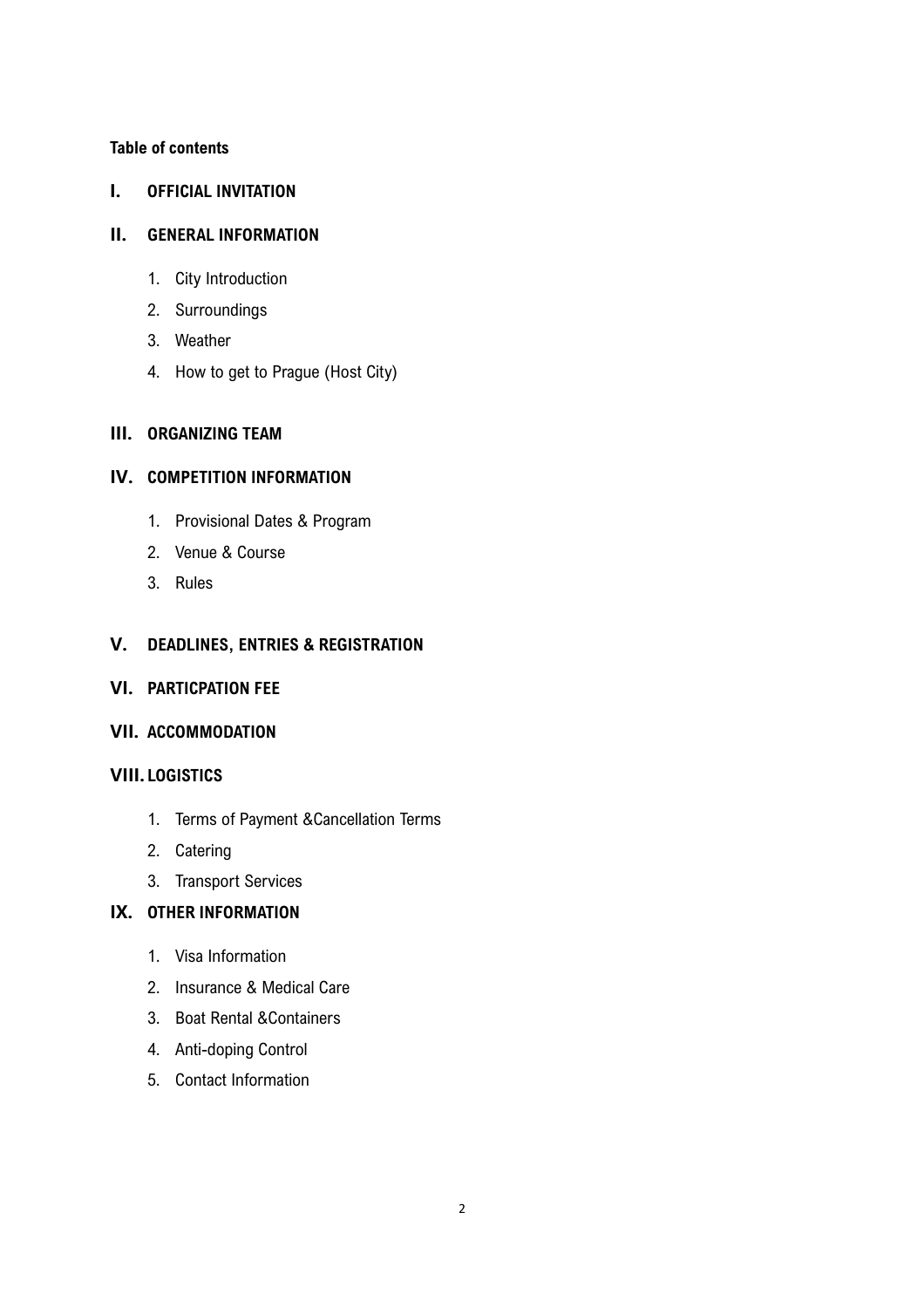#### **I. OFFICIAL INVITATION**



Prague, the capital of the Czech Republic and one of the most beautiful historical cities in Europe and the World, invites you to a traditional race on the Vltava River, which will be the part of the ICF Marathon World Cup this year together with the ICF World Ranking SUP Race.

From 27. Until May 28, a kayak, canoe and paddleboard race will take place at a joint top world event under the wings of the International Canoe Federation with the patronage of the Czech Canoe Union.

We are looking forward to top race of the best international competitors from junior, senior to master categories and we are also planning a race program for amateur paddlers.

The Žluté Lázně area, the top Prague event venue, provides perfect facilities and top support service for the competitors and spectators that we are expecting too!

The race will take place on the Vltava River, with the beautiful views to the historical center of the city of Prague with comfortable public transport connection to the venue.

We look forward to seeing you and your performances with a paddle in your hand!

#### **Good luck to the paddle sport!**

Petr Klíma

**Prague International Canoe Marathon Organizer**  www.praguecanoemarathon.cz info@praguecanoemarathon.cz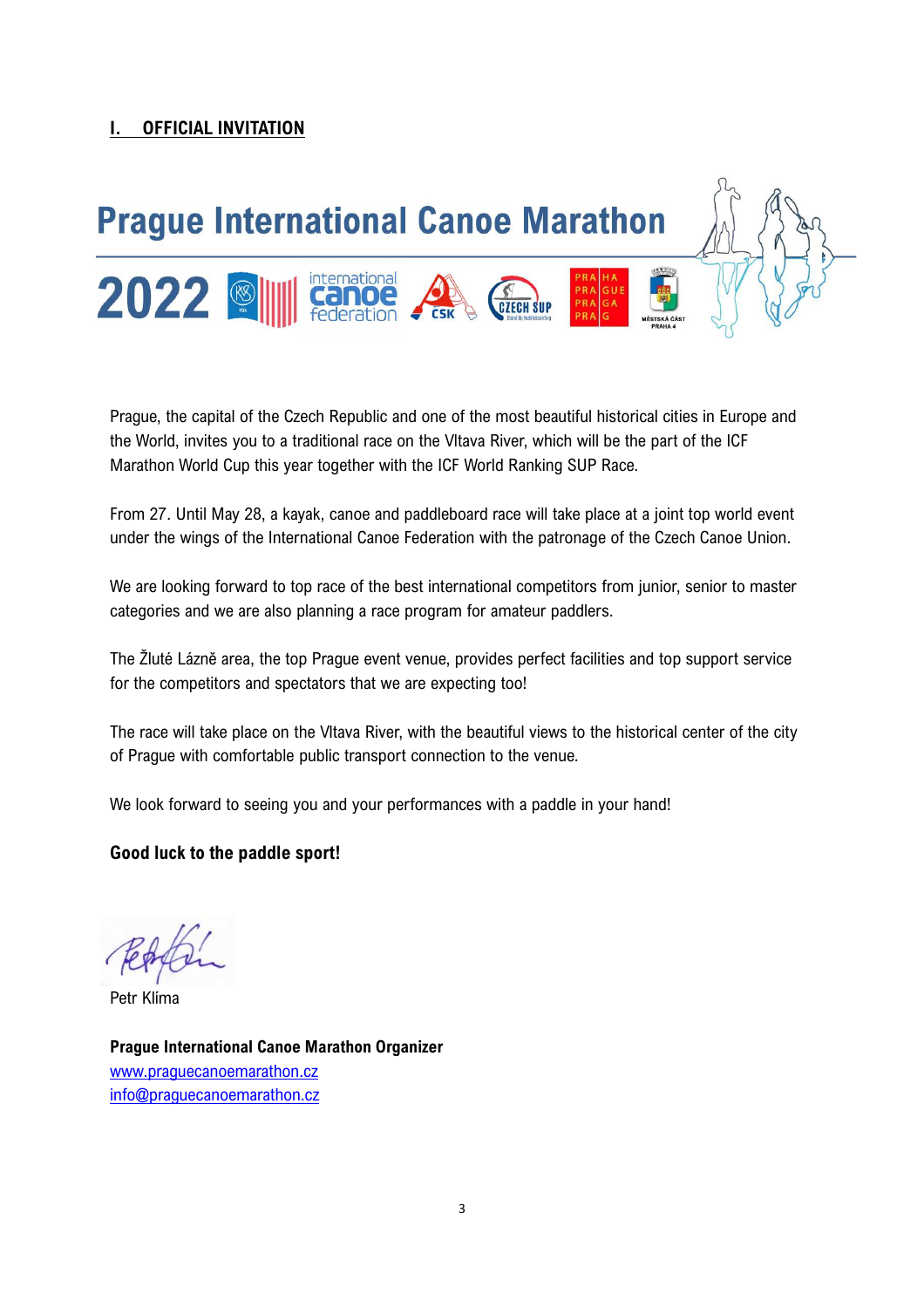#### **II. GENERAL INFORMATION**

#### **1. City introduction**

Prague is the capital city of the Czech Republic and the center of politics, international relations, education, culture and the economy of the country. It is the seat of the supreme legislative, administrative and political bodies of the state.

Prague is rightly considered one of the most beautiful cities in the world. Visitors from all over the world come here to admire not only its history and diverse architecture, but also to enjoy the friendly and romantic atmosphere. Prague is also a city dedicated to art, which you will encounter everywhere you go. It's a city of gardens and parks and, last but not least, a city with a great culinary scene and the best beer in the world.

The Vltava River flows through Prague with a total length of 31 km, its widest point is 330 m, the river has 9 islands.

For travel information about Prague please visit the Official Tourist Website for Prague: **www.prague.eu/en** 

#### **2. Surroundings**

Prague is more than just Prague Castle and Charles Bridge. Many neighborhoods beyond the historical center have undergone unprecedented transformations in recent years, including Karlín, Holešovice, Smíchov, Žižkov and specially Podolí where will the event take a part!

If you want to discover new experiences and a sociable community life, then you should make a goal to visit to these neighborhoods.

Detailed information, including practical itineraries, can be found on special page: **www.prague.eu/walks** 

#### **3. Weather**

The average minimum temperature (usually the minimum temperature is noted during the night) in Prague in May is 9.8°C. The amount of rain in May is normal with an average of 61mm. It rains on average a total of 9 days. The average maximum daytime temperature lies around 20.0°C.

#### **4. How to get to Prague**

You can reach the Czech Republic by every means of transport except ocean liners. Both international buses and convenient trains provide regular connections on many European routes. The airport is ready to handle more than 15 million passengers a year.

More on: **https://www.prague.eu/en/practical/how-to-travel-to-prague-17055**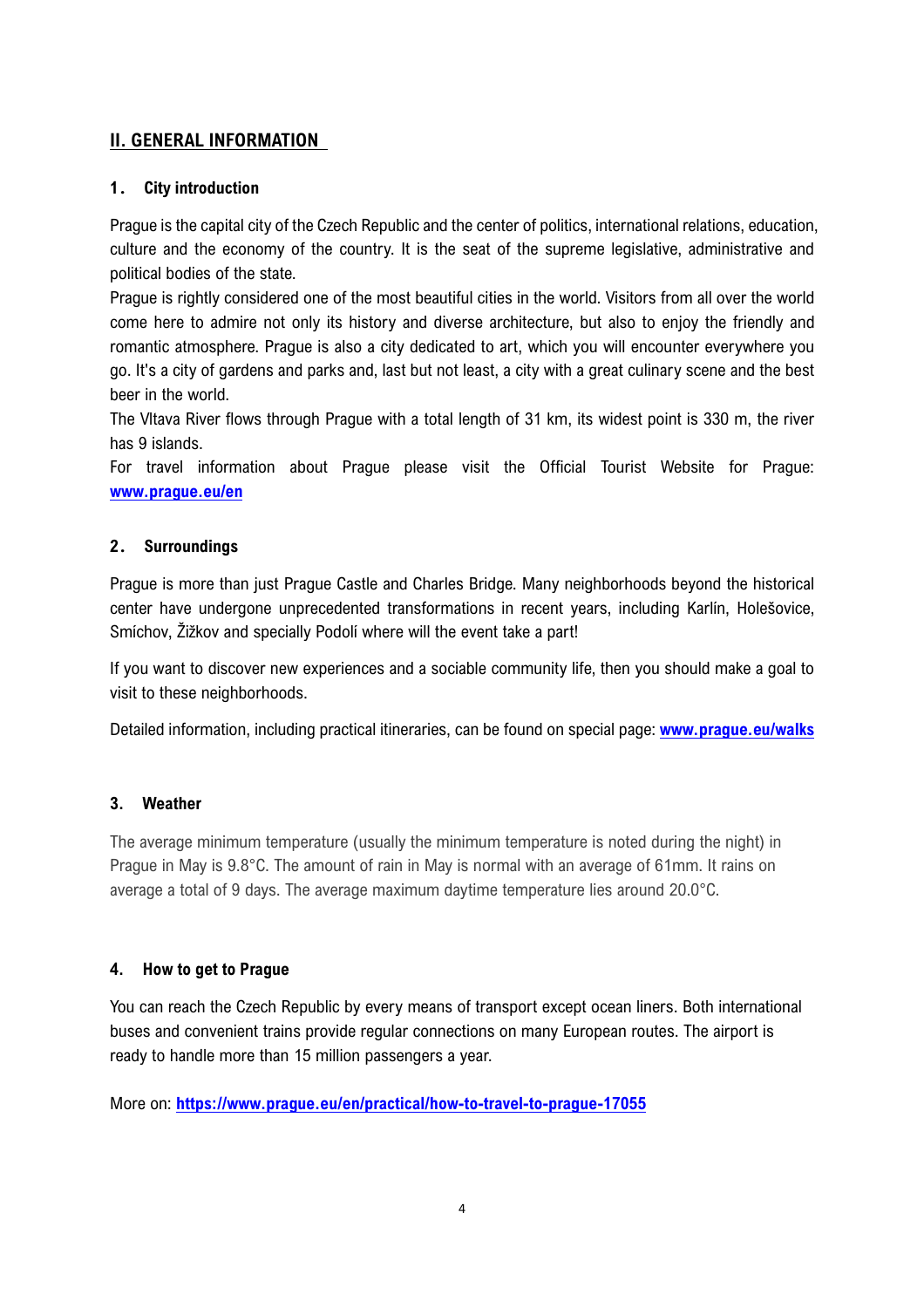#### **III. ORGANIZING TEAM**

- **Ruud Heijselaar** ICF Canoe Marathon Committee
- **Martin Marinov** ICF Technical Manager
- **Hoichan Kwon** ICF SUP Coordinator
- **Tomáš Ježek** Czech Canoe Union Marathon Team Manager
- **Jakub Adam** Czech Canoe Union Secretary General
- **Zdeněk Krpata** Czech Canoe Union Sport Technical Commission
- **Marika Dognerová** Czech Canoe Union Chief Official
- **Tomáš Vaněček** Czech SUP Team Manager
- **Jan Šrámek** Czech SUP Marketing Manager
- **Branislav Šrámek** Czech SUP Technical Director
- **Petr Klíma** Event Organizing Manager
- **Martin Dvořák** Marketing & Production Director
- **Martin Kolanda** Technical Director
- **Stanislav Bartůšek** Czech TV Broadcasting & Streaming Director
- **Tomáš Nohejl** Media Communicator
- **Jan Dell** Venue Director
- **Eva Němečková** Venue Manager & Local Liaison
- **Eva Klímová** Accommodation Management & Protocol Communicator
- **Martin Vrba** IT & Communications / Accreditation
- **Roman Schindler** Logistics & Transportation
- **Milan Beneš** Volunteer Manager

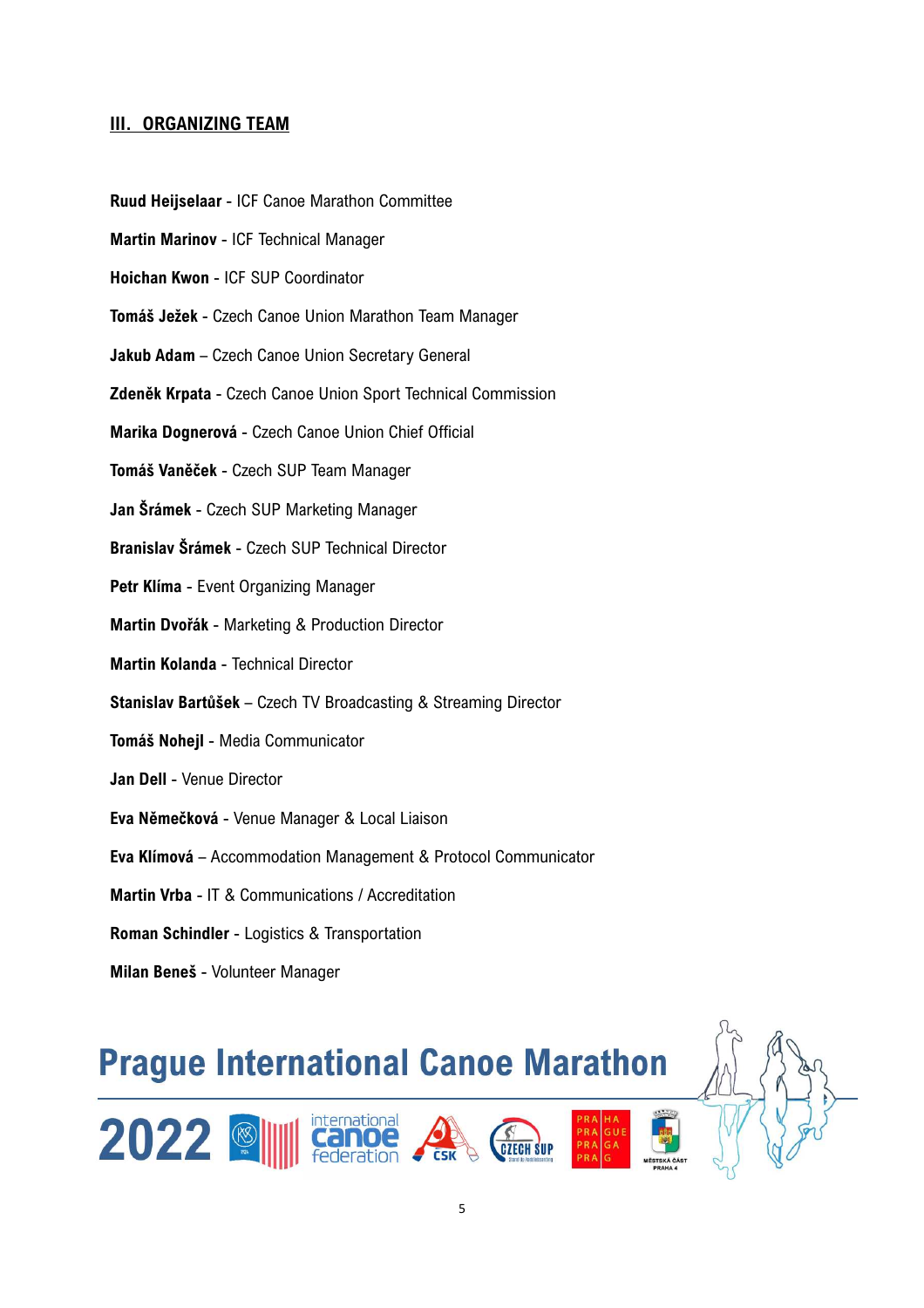#### **IV. COMPETITION INFORMATION**

**1. Dates & Program** 

**2022 ICF Canoe Marathon World Cup & ICF World Ranking SUP Race** 

 **PROVISIONAL SCHEDULE – detailed race info will follow in bulletin No.2** 

**THERE WILL BE PUBLISHED TWO SEPARATED BULLETINS 2 TILL THE END OF MARCH - EVERYONE WITH SPECIAL INFORMATION AND MORE TECHNICAL, PROGRAM, ADMINISTRATION AND ORGANIZATION DETAILS FOR EACH DISCIPLINE (MARATHON & SUP).** 

| Date             | <b>Activities</b>                                 |
|------------------|---------------------------------------------------|
| Friday, May 27   | Accreditation                                     |
|                  | Official trainings on the venue                   |
|                  | ITO / NTO - Seminar & Exam                        |
|                  | Team leaders meeting                              |
|                  | Evening - Opening Ceremony                        |
|                  | <b>SUP - Technical Race</b>                       |
|                  | <b>Qualification race</b>                         |
| Saturday, May 28 | <b>Marathon - Short Distance heats and finals</b> |
|                  | K1 men / women - juniors / seniors                |
|                  | C1 men / women - juniors / seniors                |
|                  | <b>Marathon - Normal distance</b>                 |
|                  | K1/C1 women / men - masters                       |
|                  | <b>SUP - Technical Race</b>                       |
|                  | men / women - juniors / seniors / masters / hobby |
|                  |                                                   |
| Sunday, May 29   | <b>Marathon - Normal distance</b>                 |
|                  | K1 women / men - juniors / seniors                |
|                  | C1 women / men - juniors / seniors                |
|                  | <b>SUP - Long Distance</b>                        |
|                  | men / women - juniors / seniors / masters / hobby |
|                  |                                                   |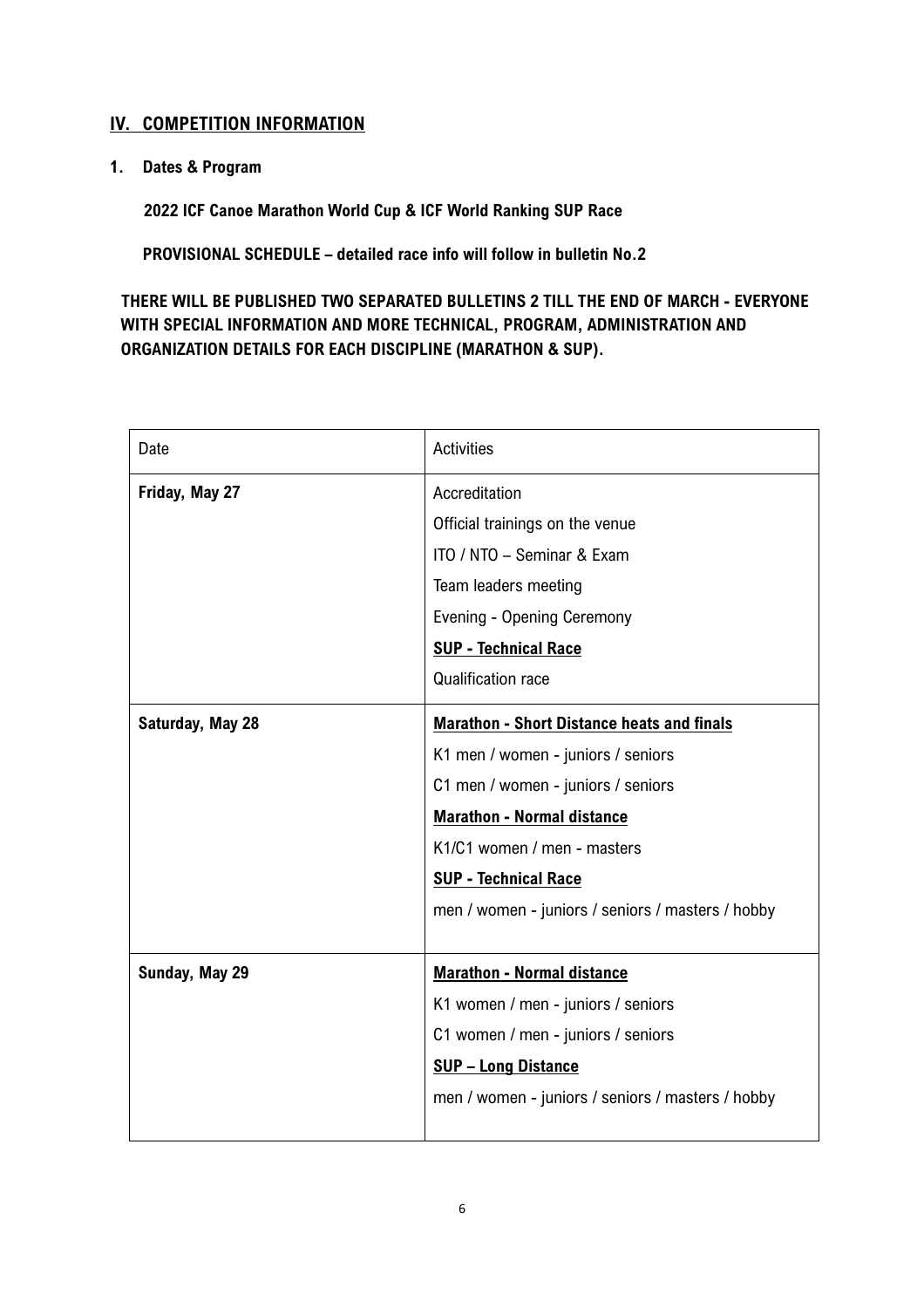#### **2.Venue**

The race will take place on the Vltava River at The Yellow Spa Sport Park: **https://www.zlutelazne.cz/en/** 



The start and finish line and the portage will be in the same area.



#### **3. Rules**

**Races will be held according** to the ICF rules.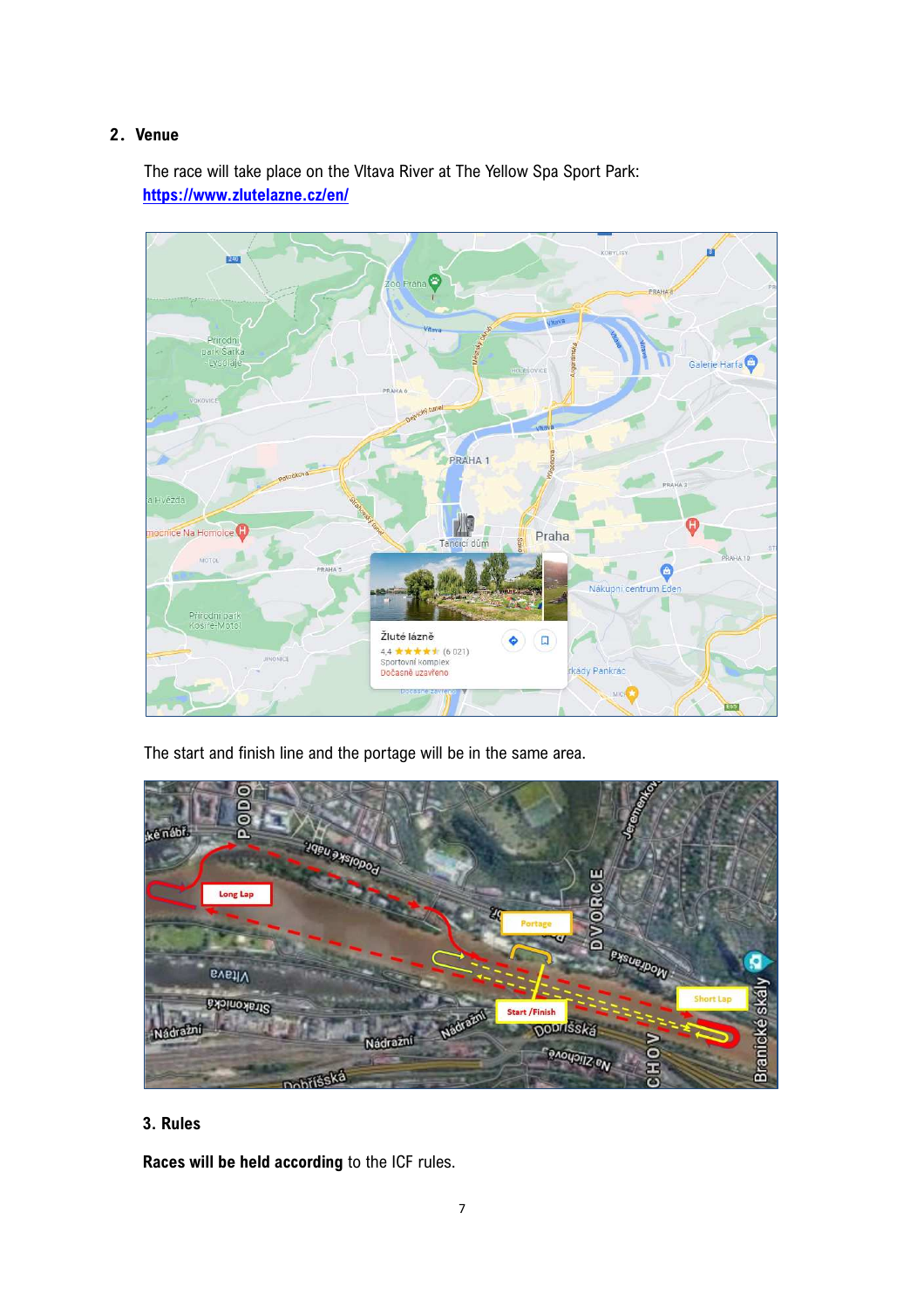#### **V. DEADLINES, ENTRIES & REGISTRATION**

All team entries (numerical and nominal) must be made online through SDP system from ICF.

#### Link:**http://icf.msl.es**

Entries can only be submitted by the National Federation through the online entries system SDP by the specified closing date (midnight European time / European summer time GMT +1 or GMT +2). Anyone having issues accessing the system should email sdp@canoeicf.com and specify their NF and the specific issue encountered, in advance of the closing date for entries. If there is any problem concerning the entries, please contact: ruud.heijselaar@canoeicf.com

#### **The entries system will be online and available during the following dates:**

- Numerical entries until April 12<sup>th</sup>, 2022
- Nominal entries until May 18th, 2022

#### **VI. PARTICIPATION FEE**

You have to pay a participation fee of  $\epsilon$  30, - per person per day, which includes the following:

- Accreditation
- Medical Care at the Course
- Lunch **-** three-course lunch menu in racing days
- Security Service at the Course
- Organisation Fee
- Drinking Water during competition days
- Access to the competition venues for the purpose of training and other activities.
- Boat storage
- Free Wi-Fi at the competition venues
- The entry fee is calculated from the time of the arrival of the sports team, until the team leaves.

#### **VII. ACCOMMODATION**

We prefer your accommodation booking independently by your own.

Link: **https://www.prague.eu/en/objects/accommodation**

**or: https://www.booking.com/**

More information incl. order form with limited official offer in the surrounding locations of the venue (hostel, hotel, camping) will follow in the bulletin No.2.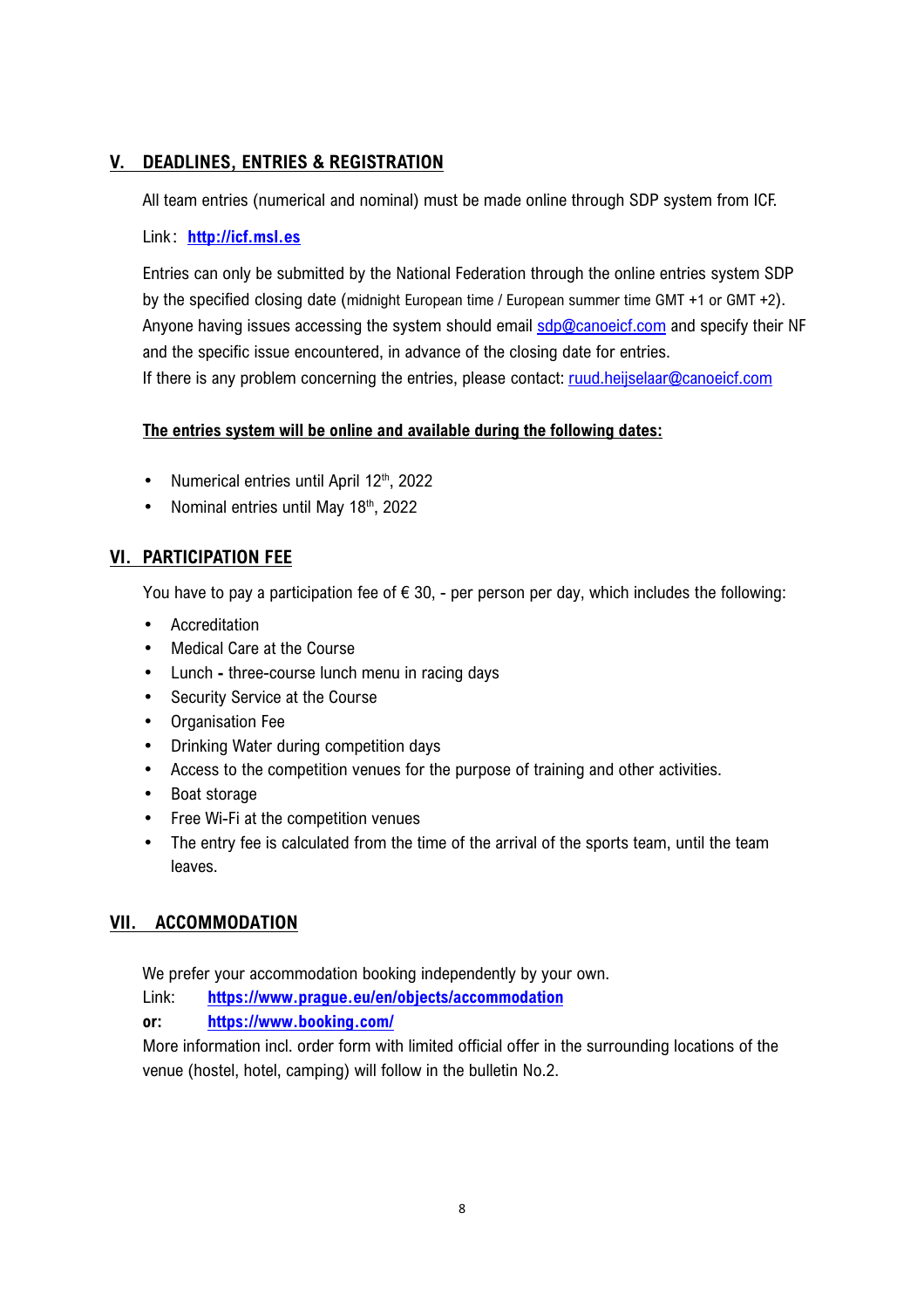#### **VII. LOGISTICS**

#### **1 Terms of Payment**

- Participation fee shall be paid to the Organizing Committee together with Nominal entries until May 18<sup>th</sup>, 2022.
- All fees in connection with bank transfer to be paid by the sender.
- Please make payments for the fee incurred by the whole team during their entire stay.
- You are kindly requested to print the bank remittance and take it with you when check in.
- Your reservation will be successful when we receive the advance payment.
- When your participation fee is fully charged, the organizing committees will send an electronic confirmation notice.

#### **2. Catering**

There will be official three-course lunch menu catering provided during racing days for registered participants – price is included in the Participation Fee.

Additional to this there will be possible to order menu ticket for special price  $\epsilon$  20, - or choose from wide range of gastro services in the Venue Area that will be open for participants and public.

#### **3. Transport Services**

**Transport from and to Airport cost** € 20, - per person per transport – more details with booking form incl. board transport service will follow in the Bulletin No.2.

#### **IX. OTHER INFORMATION**

#### **1. Visa**

Please follow actual information on official web: **https://www.mzv.cz/jnp/en/information\_for\_aliens/** 

#### **2. Insurance & Medical Care & Covid-19 Protocol**

Please follow actual information on official web: **https://koronavirus.mzcr.cz/en/** 

The Organization will follow the ICF guidelines concerning Covid-19 protocol.

All participants are strongly advised to have appropriate medical insurance from their respective countries.

A First Aid and Emergency Medical Service will be available at the course. A Hospital nearby the venue will be on standby to cover the needs during the event. All situation of hospital services provided in our public health care service must be paid directly by the athlete or by the National Federation.